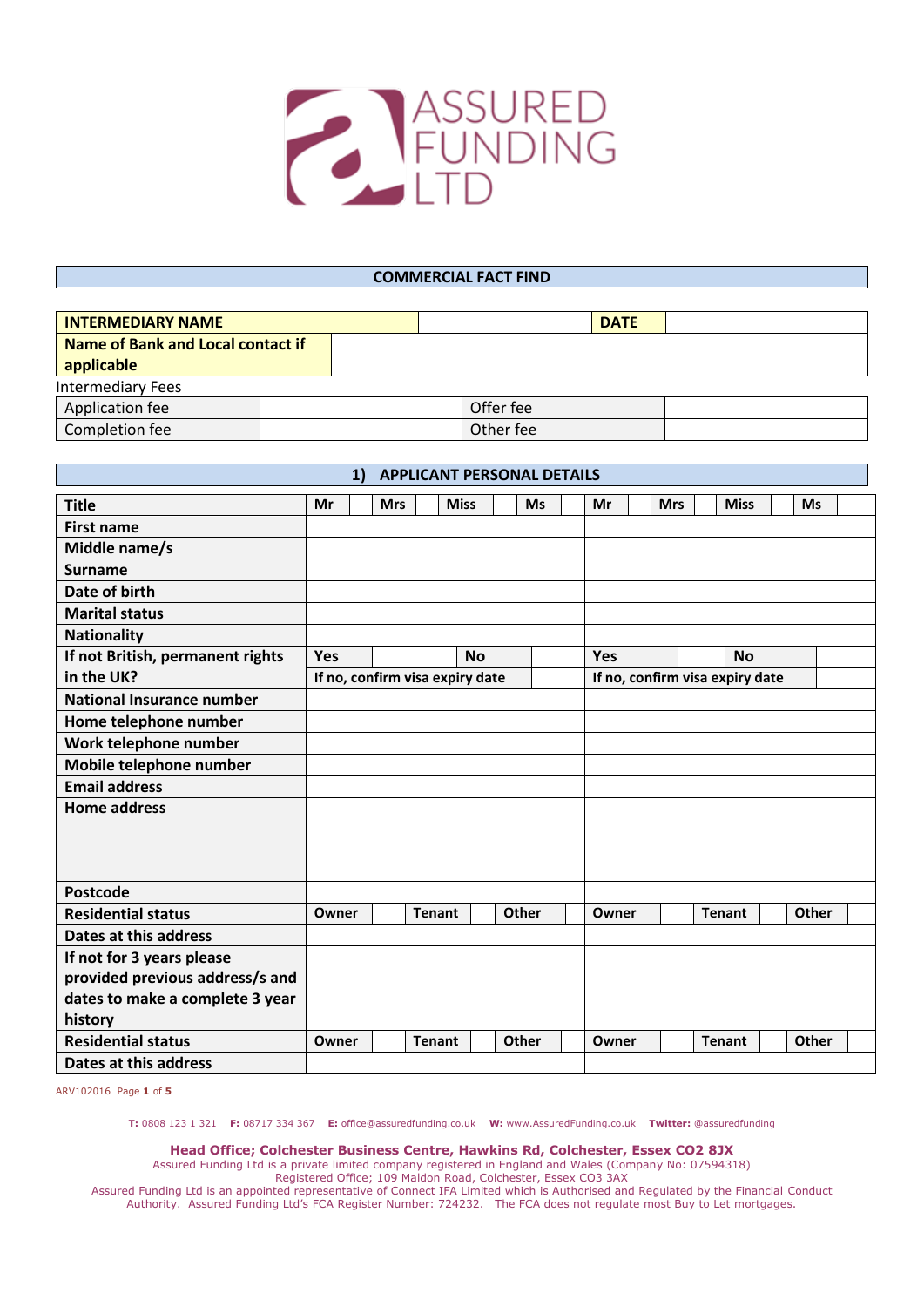| <b>PAST OR PRESENT CREDIT PROBLEMS</b><br>2)                           |            |           |            |           |  |  |  |
|------------------------------------------------------------------------|------------|-----------|------------|-----------|--|--|--|
| Applicant 1<br><b>Applicant 2</b>                                      |            |           |            |           |  |  |  |
| Have applicants ever been late with any payments on a mortgage?        | <b>Yes</b> | <b>No</b> | <b>Yes</b> | <b>No</b> |  |  |  |
| Have payments been late in the last 2 years on a loan or credit card?  | <b>Yes</b> | <b>No</b> | <b>Yes</b> | <b>No</b> |  |  |  |
| Have applicants ever received a default (court action warning letter)? | <b>Yes</b> | <b>No</b> | <b>Yes</b> | <b>No</b> |  |  |  |
| Have applicants ever received a County Court Judgement?                | <b>Yes</b> | <b>No</b> | <b>Yes</b> | <b>No</b> |  |  |  |
| Have applicants ever been made bankrupt or had a property repossessed? | <b>Yes</b> | <b>No</b> | <b>Yes</b> | <b>No</b> |  |  |  |
| Have applicants been refused credit in the last 6 months?              | <b>Yes</b> | <b>No</b> | <b>Yes</b> | <b>No</b> |  |  |  |

*If you have answered yes to any of these we will need to see a copy of the applicant's credit report*

# **3) UNSECURED DEBTS INCLUDING OVERDRAFT BALANCES**

| Owner | Type of debt | Provider | Amount<br>outstanding | <b>Monthly</b><br>payments | Will this be cleared<br>within 6 months? |
|-------|--------------|----------|-----------------------|----------------------------|------------------------------------------|
|       |              |          |                       |                            |                                          |
|       |              |          |                       |                            |                                          |
|       |              |          |                       |                            |                                          |
|       |              |          |                       |                            |                                          |
|       |              |          |                       |                            |                                          |

**Provide details of any lenders that have been approached for funding any property/land in the last 6 months**

## **DO APPLICANTS EARN INCOME FROM THEIR OWN BUSINESS? IF YES COMPLETE THIS PAGE, IF NO GO TO SECTION 5**

### **4) INCOME FROM OWN BUSINESS**

### **IF APPLICANTS OWN RENTAL PROPERTY IN PERSONAL NAME/S, PLEASE COMPLETE THE FOLLOWING:**

|                                                 | Applicant 1      |  |           | <b>Applicant 2</b> |                 |  |           |  |
|-------------------------------------------------|------------------|--|-----------|--------------------|-----------------|--|-----------|--|
| Date first started letting property             |                  |  |           |                    |                 |  |           |  |
| Can the applicants provide evidence of          | <b>Yes</b>       |  | <b>No</b> |                    | Yes             |  | <b>No</b> |  |
| rental income profits (or loss)                 |                  |  |           |                    |                 |  |           |  |
| <b>SHARE of the net profit/loss from</b>        | 2018 (projected) |  |           |                    | 2018(projected) |  |           |  |
| properties as submitted to HMRC                 | 2017             |  |           |                    | 2017            |  |           |  |
| (Net profit means the taxable income made       | 2016             |  |           |                    | 2016            |  |           |  |
| after deducting running expenses from the rent) | 2015             |  |           |                    | 2015            |  |           |  |

# **IF APPLICANTS OWN THEIR OWN BUSINESS OR RUN A PROPERTY PORTFOLIO IN THE NAME OF A LIMITED**

**COMPANY, PLEASE COMPLETE THE BELOW. IF OWN MORE THAN ONE BUSINESS COMPLETE THE INFOMATION AGAIN ON A SEPARATE SHEET**

ARV102016 Page **2** of **5**

**T:** 0808 123 1 321 **F:** 08717 334 367 **E:** office@assuredfunding.co.uk **W:** www.AssuredFunding.co.uk **Twitter:** @assuredfunding

**Head Office; Colchester Business Centre, Hawkins Rd, Colchester, Essex CO2 8JX**

Assured Funding Ltd is a private limited company registered in England and Wales (Company No: 07594318) Registered Office; 109 Maldon Road, Colchester, Essex CO3 3AX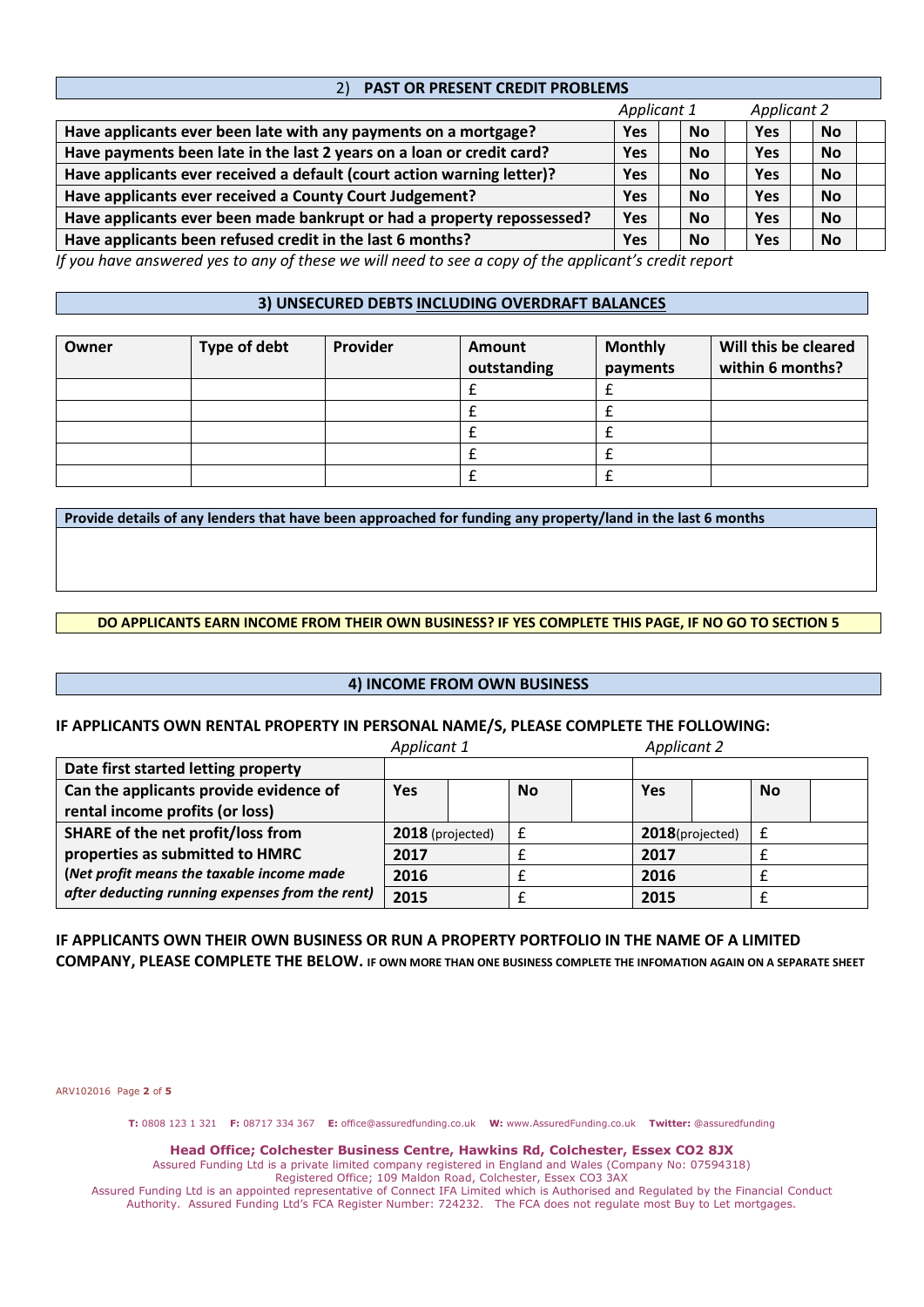|                                           | Applicant 1      |                    | <b>Applicant 2</b>     |                    |
|-------------------------------------------|------------------|--------------------|------------------------|--------------------|
| What is the business name?                |                  |                    |                        |                    |
| What is the nature of the business?       |                  |                    |                        |                    |
| When was the business started?            |                  |                    |                        |                    |
| What percentage of the company is         |                  |                    |                        |                    |
| owned?                                    |                  |                    |                        |                    |
| What is the address of the business?      |                  |                    |                        |                    |
|                                           |                  |                    |                        |                    |
|                                           |                  |                    |                        |                    |
| What month is the business year end?      |                  |                    |                        |                    |
| What is the status of the business?       | Limited company  |                    | <b>Limited company</b> |                    |
|                                           | Sole trader      |                    | Sole trader            |                    |
|                                           | Partnership      |                    | Partnership            |                    |
| What is the net profit for the business   | 2018 (projected) | $\pmb{\mathsf{f}}$ | 2018 (projected)       | $\pmb{\mathsf{f}}$ |
|                                           | 2017             | £                  | 2017                   | £                  |
| (Net profit means the taxable income made | 2016             | £                  | 2016                   | £                  |
| after deducting your running expenses)    | 2015             | £                  | 2015                   | $\pmb{\mathsf{f}}$ |
| For limited companies, please confirm the | £                |                    | f                      |                    |
| current taxable PAYE income if applicable |                  |                    |                        |                    |
| For limited companies, please confirm the | 2018 (projected) | £                  | 2018 (projected)       | $\pmb{\mathsf{f}}$ |
| dividend income drawn for each year if    | £<br>2017        |                    | 2017                   | £                  |
| applicable                                | 2016             | £                  | 2016                   | £                  |
|                                           | 2015             | £                  | 2015                   | $\pmb{\mathsf{f}}$ |

# **5) INCOME FROM EMPLOYMENT**

# **IF EMPLOYED BY A COMPANY OTHER THAN ONE APPLICANTS OWN, PLEASE COMPLETE THE FOLLOWING:**

|                                    | Applicant 1 | <b>Applicant 2</b> |
|------------------------------------|-------------|--------------------|
| What is applicant's occupation?    |             |                    |
| When did they start this job?      |             |                    |
| Is it a permanent position?        |             |                    |
| Name and address of employer       |             |                    |
| <b>Contact number for employer</b> |             |                    |

| <b>Annual basic salary BEFORE tax</b>   |  |
|-----------------------------------------|--|
| Average overtime income per year        |  |
| Bonus income per year                   |  |
| Annual car or travel allowance          |  |
| Other income from employer (state what) |  |

ARV102016 Page **3** of **5**

**T:** 0808 123 1 321 **F:** 08717 334 367 **E:** office@assuredfunding.co.uk **W:** www.AssuredFunding.co.uk **Twitter:** @assuredfunding

**Head Office; Colchester Business Centre, Hawkins Rd, Colchester, Essex CO2 8JX**

Assured Funding Ltd is a private limited company registered in England and Wales (Company No: 07594318) Registered Office; 109 Maldon Road, Colchester, Essex CO3 3AX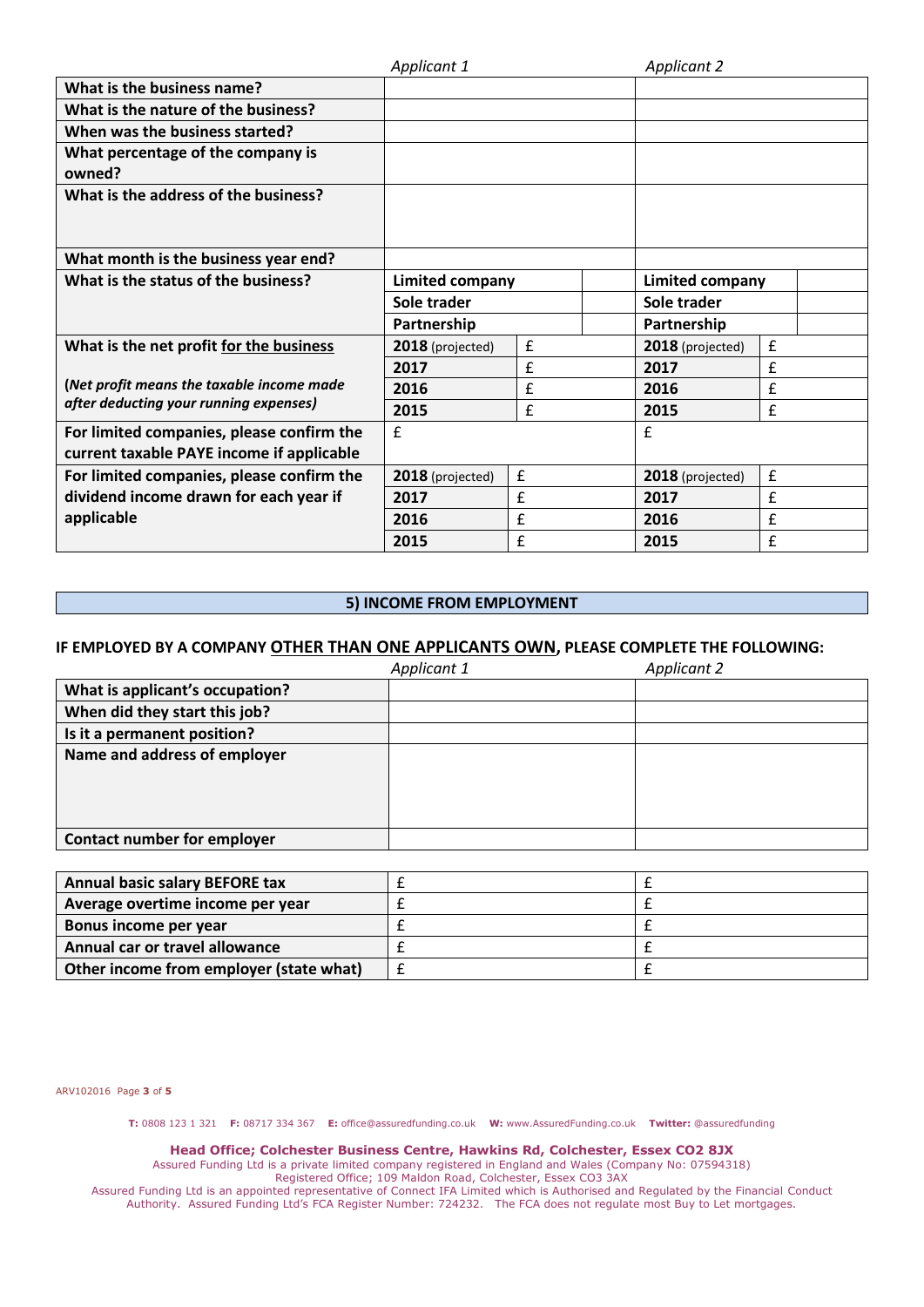| Other incomes                              | Applicant 1 | <b>Applicant 2</b> |
|--------------------------------------------|-------------|--------------------|
| Private Pension income per year            |             |                    |
| State pension income per year              |             |                    |
| Income from investments or trusts per year |             |                    |
| Working family tax credits per year        |             |                    |
| Child benefit per year                     |             |                    |
| Other benefits (state what)                |             |                    |
| Other income (state what)                  |             |                    |

## **6) PROPERTY PORTFOLIO**

**IF THIS INFORMATION IS CONTAINED ON APPLICANTS OWN EXISTING SPREADSHEET, YOU CAN SEND THIS TO US INSTEAD OF COMPLETING THE BELOW Property address Owner Value Lender Purchase date Mortgage Balance Mortgage payment Repayment method Monthly rent** OWN RESIDENCE  $f$   $\left| \begin{array}{c} \end{array} \right|$   $f$   $\left| \begin{array}{c} \end{array} \right|$  $f$   $f$   $f$   $f$ 

|  | $\pmb{\mathsf{f}}$ |  | f                  | f                  | £                  |
|--|--------------------|--|--------------------|--------------------|--------------------|
|  | $\mathbf f$        |  | $\pmb{\mathsf{f}}$ | $\pmb{\mathsf{f}}$ | $\pmb{\mathrm{f}}$ |
|  | $\pmb{\mathrm{f}}$ |  | $\pmb{\mathsf{f}}$ | f                  | $\pmb{\mathsf{f}}$ |
|  | $\pmb{\mathsf{f}}$ |  | f                  | $\pmb{\mathsf{f}}$ | $\pmb{\mathrm{f}}$ |
|  | $\pmb{\mathsf{f}}$ |  | $\pmb{\mathsf{f}}$ | $\pmb{\mathsf{f}}$ | $\pmb{\mathrm{f}}$ |
|  | $\pmb{\mathrm{f}}$ |  | $\pmb{\mathsf{f}}$ | f                  | $\pmb{\mathsf{f}}$ |
|  | £                  |  | $\pmb{\mathsf{f}}$ | $\pmb{\mathsf{f}}$ | $\pmb{\mathsf{f}}$ |
|  | £                  |  | f                  | f                  | $\pmb{\mathsf{f}}$ |

# **7) ASSETS (NOT PROPERTY)**

| <b>Owner of Asset</b><br>e.g. self, partner or joint | Asset type<br>e.g. savings, pension, cars etc | Value of asset | To be used towards<br>purchase/costs? |           |  |
|------------------------------------------------------|-----------------------------------------------|----------------|---------------------------------------|-----------|--|
|                                                      |                                               |                | Yes                                   | <b>No</b> |  |
|                                                      |                                               |                | Yes                                   | <b>No</b> |  |
|                                                      |                                               |                | Yes                                   | <b>No</b> |  |
|                                                      |                                               |                | Yes                                   | <b>No</b> |  |
|                                                      |                                               |                | Yes                                   | No        |  |

ARV102016 Page **4** of **5**

**T:** 0808 123 1 321 **F:** 08717 334 367 **E:** office@assuredfunding.co.uk **W:** www.AssuredFunding.co.uk **Twitter:** @assuredfunding

**Head Office; Colchester Business Centre, Hawkins Rd, Colchester, Essex CO2 8JX**

Assured Funding Ltd is a private limited company registered in England and Wales (Company No: 07594318) Registered Office; 109 Maldon Road, Colchester, Essex CO3 3AX